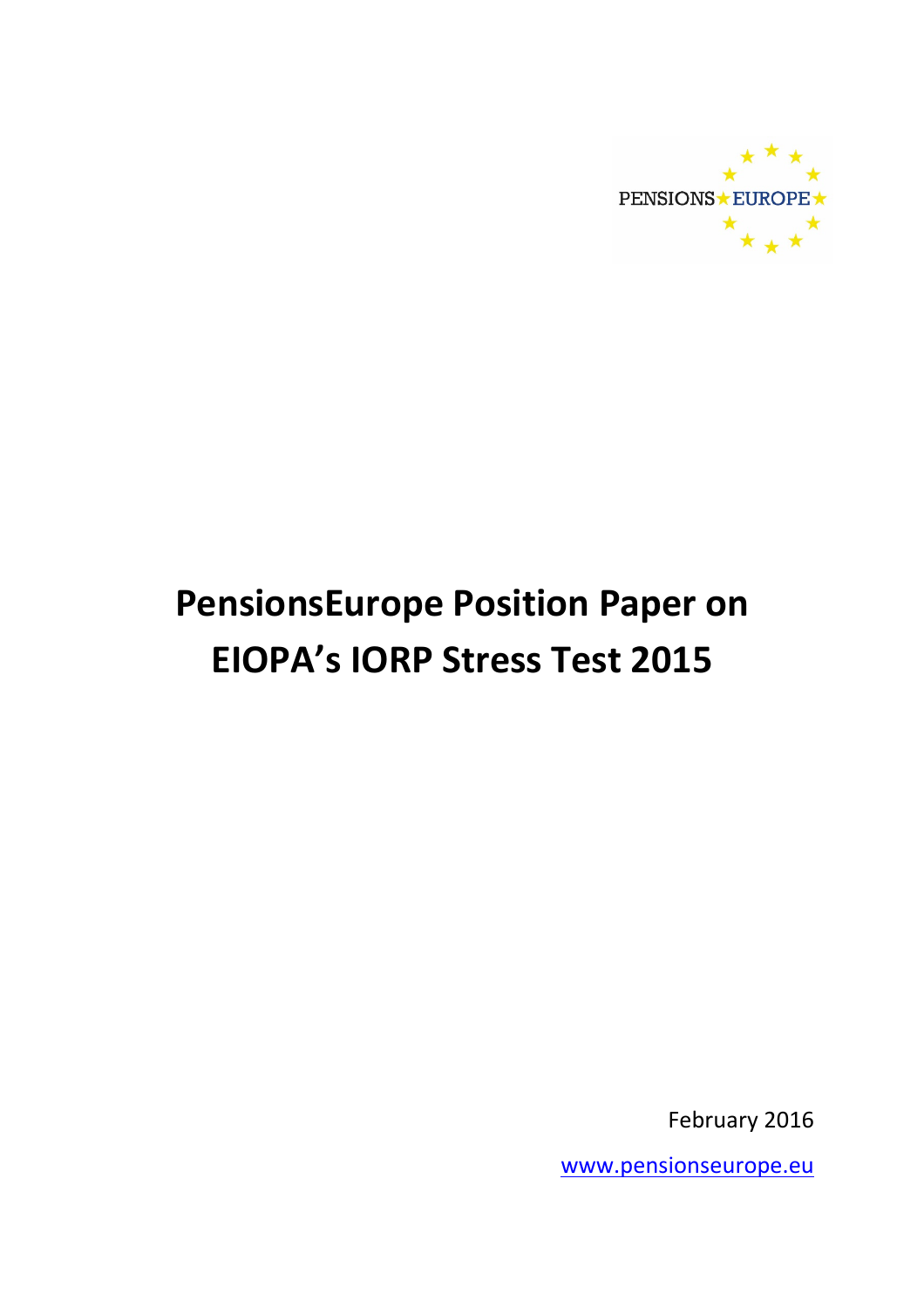#### About PensionsEurope

PensionsEurope represents national associations of pension funds and similar institutions for workplace pensions. Some members operate purely individual pension schemes. PensionsEurope Members are large institutional investors representing the buy-side on the financial markets.

PensionsEurope has 24 member associations in EU Member States and other European countries with significant – in size and relevance – workplace pension systems<sup>1</sup>.

PensionsEurope member organisations cover the workplace pensions of about 70 million European citizens. Through its Member Associations PensionsEurope represents more than € 3.5 trillion of assets managed for future pension payments.

PensionsEurope also has 27 Corporate and Supporter Members which are various service providers and stakeholders that work with IORPs.

PensionsEurope has established a Central & Eastern European Countries Forum (CEEC Forum) to discuss issues common to pension systems in that region.

PensionsEurope has established a Multinational Advisory Group (MAG) which delivers advice on pension issues to PensionsEurope. It provides a collective voice and information sharing for the expertise and opinions of multinationals.

Contact:

 $\overline{\phantom{a}}$ 

Mr Matti LEPPÄLÄ, Secretary General/CEO Koningsstraat 97, rue Royale – 1000 Brussels Belgium Tel: +32 (0)2 289 14 14 – Fax: +32 (0) 289 14 15 matti.leppala@pensionseurope.eu [www.pensionseurope.eu](http://www.pensionseurope.eu)

<sup>&</sup>lt;sup>1</sup> EU Member States: Austria, Belgium, Bulgaria, Croatia, Estonia, Finland, France, Germany, Hungary, Ireland, Italy, Lithuania, Luxembourg, Netherlands, Portugal, Romania, Spain, Sweden, UK. Non-EU Member States: Iceland, Norway, Switzerland.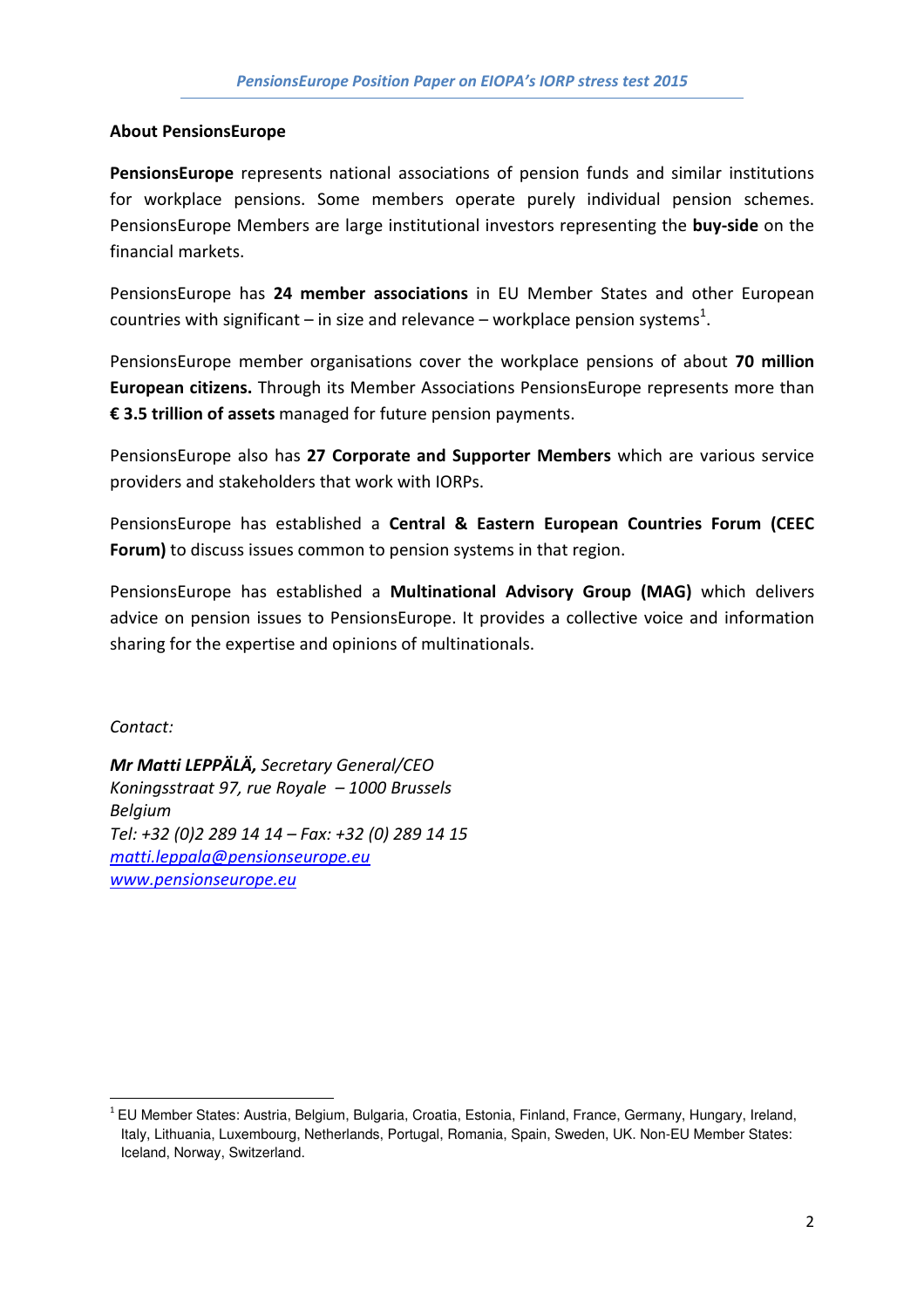#### 1. General remarks and key messages

- IORPs are able to mitigate financial shocks and work as stabilising factor for the financial sector, as EIOPA's stress test report recognises.
- The effect of financial market shocks on IORPs can be limited. The pension legislation existing in various countries may enable IORPs to spread financial shocks over a long period of time, for example through long recovery periods, as EIOPA acknowledges.
- The stress test results show that the Holistic Balance Sheet (HBS) methodology, now renamed as 'Common Methodology', does not work. PensionsEurope is willing to explain its concerns in advance of EIOPA publishing the Quantitative Assessment report in order to help EIOPA avoid taking a wrong path.
- EIOPA should not continue to work on the HBS model or any other similar 'Common Methodology' as a harmonised solvency framework. Rather, it should propose principles-based guidelines only, which can then be considered and adopted where appropriate by national competent authorities of the relevant countries. The stress test should be simpler and mainly based on national standards.
- Given that EIOPA finds pension funds pose no systemic risk, future stress tests would best be used to highlight the risks to individuals' retirement prospects. This would help to underpin the central message that we all wish to get across – that more people should be saving more for their retirement in workplace pensions.
- PensionsEurope welcomes EIOPA's recognition of the heterogeneity of the European IORPs and their respective financial assessment frameworks. A consequence of that heterogeneity is that funding requirements and funding ratios differ between countries.
- PensionsEurope welcomes that the important role of the IORPs as long-term investors is acknowledged. As such they are essential players in the realisation of the Capital Markets Union (CMU).

## 2. Introduction

The stress test was done by DB/hybrid and DC systems from 11 May until 10 August 2015 in 17 EEA countries. The objectives of the stress test were to produce a picture of the European occupational pensions' landscape, to test resilience of DB/hybrid pension schemes against adverse market scenarios and increased life expectancy, to identify potential vulnerabilities of DC schemes, and to reveal areas that require further supervisory focus. It was up to the national supervisors to invite IORPs to participate in the stress tests. In some countries the supervisor did the calculations and in some the IORPs themselves. Legislative provision for the stress test is contained in the EIOPA regulation (EU) NO.1094/2010. We recognise and accept that EIOPA has conducted the stress test for IORPs in order (…)"to examine the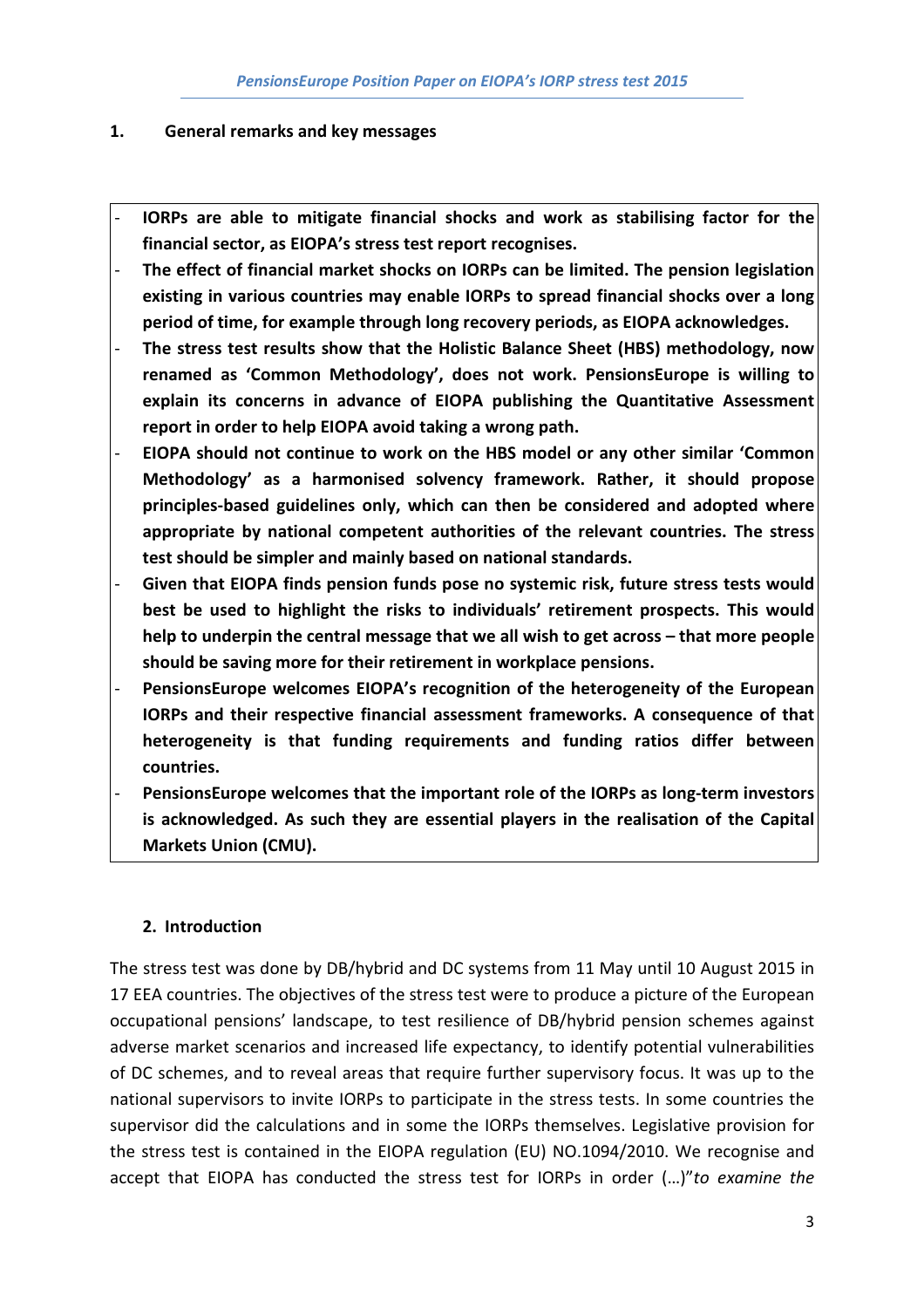sensitivity of the occupational pensions sector to adverse market developments and to reach robust conclusions for the stability of the financial system as a whole and to enhance consumer protection."<sup>2</sup>

Separate stress tests were run for DB/hybrid IORPs and DC IORPs. The DB/hybrid stress test used three different scenarios. It assessed the immediate impact of shocks on the IORP itself by looking at the impact on the so-called "balance sheets" based on (i) a Common Methodology as introduced by EIOPA itself and (ii) the "National Balance Sheet (NBS, based on the national financial assessment framework of the home country)" of the IORPs. By contrast, the DC stress test assessed the long-term impact on the pensionable income of the members of these IORPs under these same three scenarios.

The "NBS" assessment confirmed the heterogeneity among countries. Valuation methods for the "NBS" are country specific. They are based on asset values assessed either on market or book bases. The liabilities are valued using discount rates varying between current market risk-free rates, expected returns on assets, fixed discount rates and other possible criteria. Also different national funding requirements and different prudential mechanisms coexist to deal with any funding deficit. In order to make the stress test results more comparable, EIOPA has tried to develop a so-called 'Common Methodology' where harmonised (marketconsistent) valuation methods are used. However, the Common Methodology still contains some serious shortcomings calling into question its relevance and credibility.

Some parameters in the stress test simulated extreme negative market conditions, which seem to be less frequent in practice. If acted upon, such assumptions might prevent IORPs from long-term investments into sustainable real assets, which seems to counter to the aims of the CMU as envisaged by the European Commission. PensionsEurope acknowledges that EIOPA's constituting regulation requires the authority to carry out stress tests on IORPs in a consistent manner. Stress tests can be helpful in improving the recognition of weak spots in IORPs and financial stability. For this reason, IORPs themselves often regularly and routinely carry out their own stress test and scenario analysis (e.g. Asset and Liability Management studies) as part of their own risk management processes.

PensionsEurope recognises that the results of EIOPA's IORP stress test do not necessarily give a complete picture of the aggregate of European IORPs' ability to cope with stress scenarios. This test did not cover small and medium-sized IORPs, which still represent a majority of IORPs in Europe. The stress test results that were published on 26 January 2016 can be read in many different ways as there is no common interpretation of what certain figures really mean in practice. Therefore, PensionsEurope advises interested parties to be cautious when interpreting the stress test results. A misinterpretation of these numbers

l

<sup>&</sup>lt;sup>2</sup> [https://eiopa.europa.eu/financial-stability-crisis-prevention/financial-stability/occupational-pensions-stress](https://eiopa.europa.eu/financial-stability-crisis-prevention/financial-stability/occupational-pensions-stress-test )test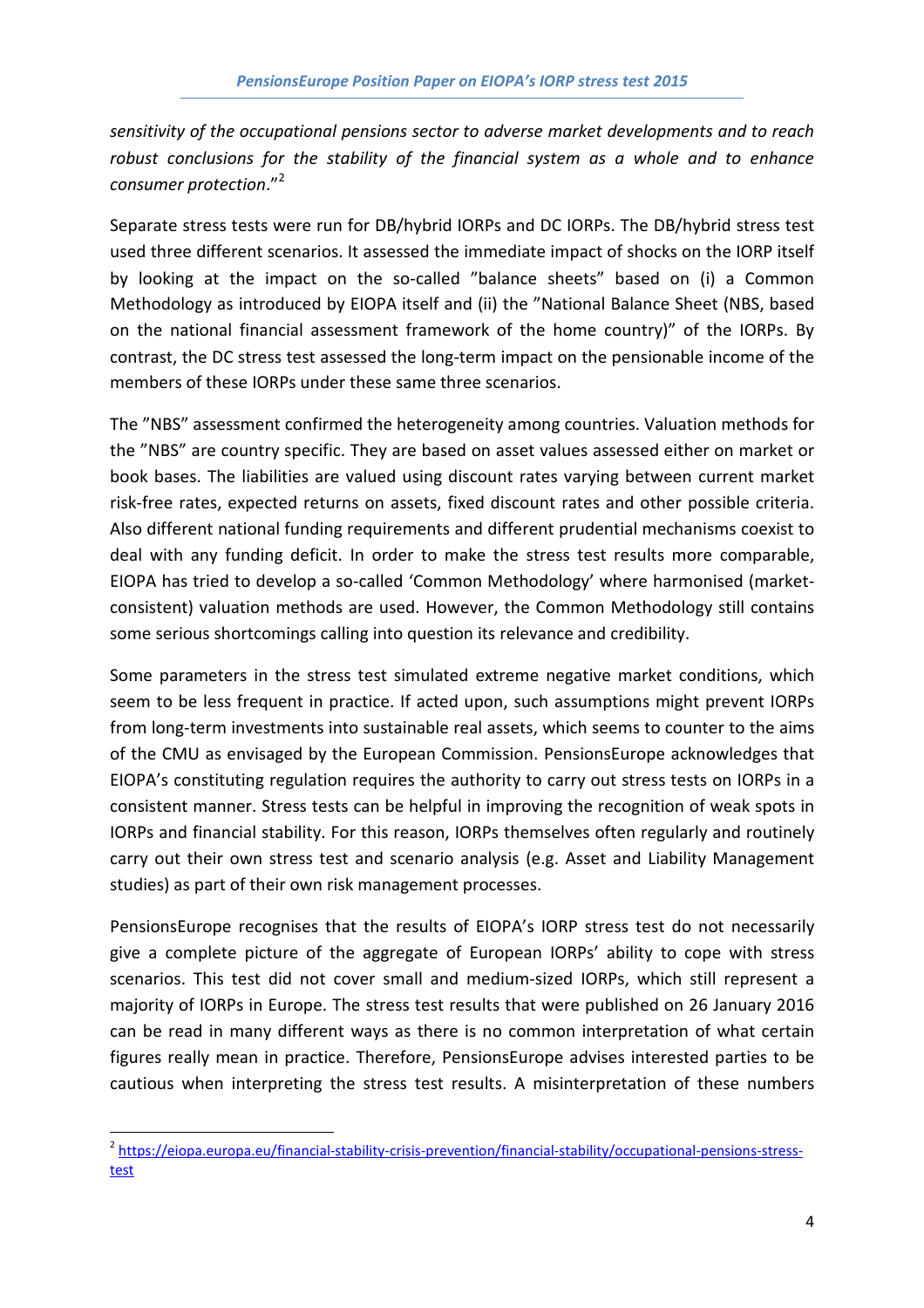could lead to wrong conclusions and inappropriate reactions. In turn, this could have negative effects for the interests of stakeholders i.e. members, beneficiaries, and sponsoring companies.

PensionsEurope has previously pointed out several problems with EIOPA's HBS framework. PensionsEurope has also expressed serious concerns<sup>3</sup> about the inconsistency with national supervisory regimes. Therefore, PensionsEurope rejects the so-called Common Methodology which is actually the HBS. The results based on existing national prudential frameworks differ in many ways from those based on the 'Common Methodology' used by EIOPA. PensionsEurope is convinced that such a European 'Common Methodology' as envisaged by EIOPA is neither suitable nor useful.

In this respect, PensionsEurope welcomes that the ECON Committee of the European Parliament has also rejected the further development of IORP's solvency models at EU level in its recently adopted report<sup>4</sup>: The further development at Union level of solvency models, such as the holistic balance sheet (HBS), is not realistic in practical terms and not effective in terms of costs and benefits, particularly given the diversity of institutions within and across Member States. No quantitative capital requirements - such as Solvency II or HBS models derived therefrom - should therefore be developed at the Union level with regard to institutions for occupational retirement provision, as they could potentially decrease the willingness of employers to provide occupational pension schemes.

PensionsEurope thinks it remains unclear how the sponsor support should be taken into account, especially if there are (i) several sponsors in one scheme, (ii) several schemes (within or outside the EEA) sponsored by one sponsor, or (iii) one local sponsor and a wider group (possibly overseas). For IORPs, which have a big sponsor company with strong credit fundamentals, there is a realistic chance to pass the stress test without remarkable deficits in most scenarios. This could be fundamentally different for companies that do not have such a sponsoring entity, or if sponsor support is not taken into account. On the other hand, it is unclear what additional consequences may derive from the fact that for the purpose of a stress test an IORP takes the value of its sponsor support into account, e.g. would this then have to be shown in the annual report or the financial statements of the sponsoring entity?

## 3. Financial market stability and systemic risk of IORPs

After EIOPA published the stress test results 26 January 2016, Lord Jonathan Hill, Commissioner for Financial Stability, Financial Services and Capital Markets Union, tweeted:

<sup>&</sup>lt;sup>3</sup> See PensionsEurope position paper on EIOPA consultation paper on further work on solvency of IORPs

<sup>4</sup> See the paragraph 60a of the Report of the Committee on Economic and Monetary Affairs of the European Parliament on the activities and supervision of institutions for occupational retirement provision (recast) (COM(2014)0167 – C7- 0112/2014 – 2014/0091(COD)) as adopted by this Committee 25 January 2016.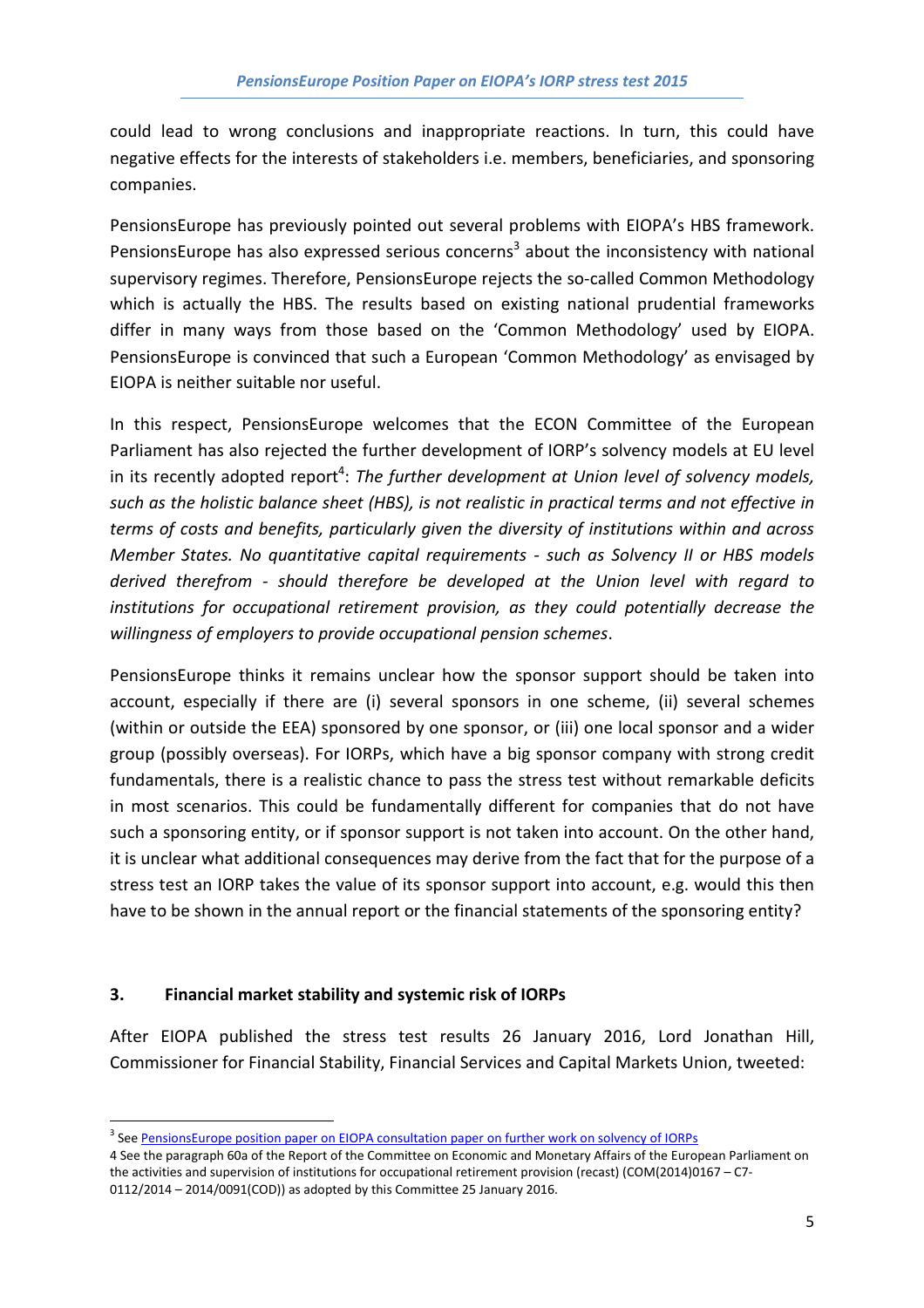EIOPA stress tests: no concerns for financial stability; occupational pensions safe & important investment.

As Commissioner Hill, PensionsEurope does not find the published results of the stress test surprising with regard to the outcome about financial market stability and the systemic risk of IORPs. The results show that:

- the European IORPs do not pose a threat to the financial system thanks to how they are organised;
- given their long-term liability horizon, IORPs are able to mitigate financial and many other shocks effectively. Furthermore, IORPs have adjustment and security mechanisms to accommodate lower funding ratios in the short to medium term;
- as a consequence, IORPs do have a stabilising influence on financial markets, a conclusion that EIOPA draws as well. However, financial market shocks can still have an impact on pension beneficiaries and employers. In specific extreme situations, this could lead to measures such as limiting or ending indexation or even the cutting of pension rights;
- the risk to retirement income does not only depend on the pay-out method, but also on the way it is measured;
- IORPs switch into lower risk and lower return assets as the member approaches retirement;
- a top-down approach applies a stylised model of a DC plan and does not take into account all specificities. Most notably, the tool does not consider derivative hedging of interest rates, inflation, equity, spread and longevity risk, which may materially impact the outcomes of the (instantaneous) market and longevity shocks;
- the sponsor support plays a very important role;
- generally the results based on the Common Methodology (HBS) stress tests show that the Common Methodology (HBS) is pro-cyclical and contradictory to many national regulations. There is also a sharp increase in liabilities due to a different valuation method (especially the interest rate curve) in the Common Methodology.

PensionsEurope acknowledges that, when properly done, risk scenarios can examine the sensitivity of the occupational pensions sector to adverse market developments and to draw conclusions for the stability of the financial system. PensionsEurope agrees with EIOPA on the fact that the potential impact on the real economy and financial markets are important issues and need to be investigated further. The results show that the current investment environment, particularly low interest rates, has posed challenges to IORPs and these must be addressed. Certain policies, such as liability-driven investment (LDI), have led increasingly to investments such as government bonds that in the current market circumstances offer low-to-negative real returns.

Many countries already conduct stress tests at a national level based on their own legislation. Based on these stress tests IORPs have an obligation to adjust their policy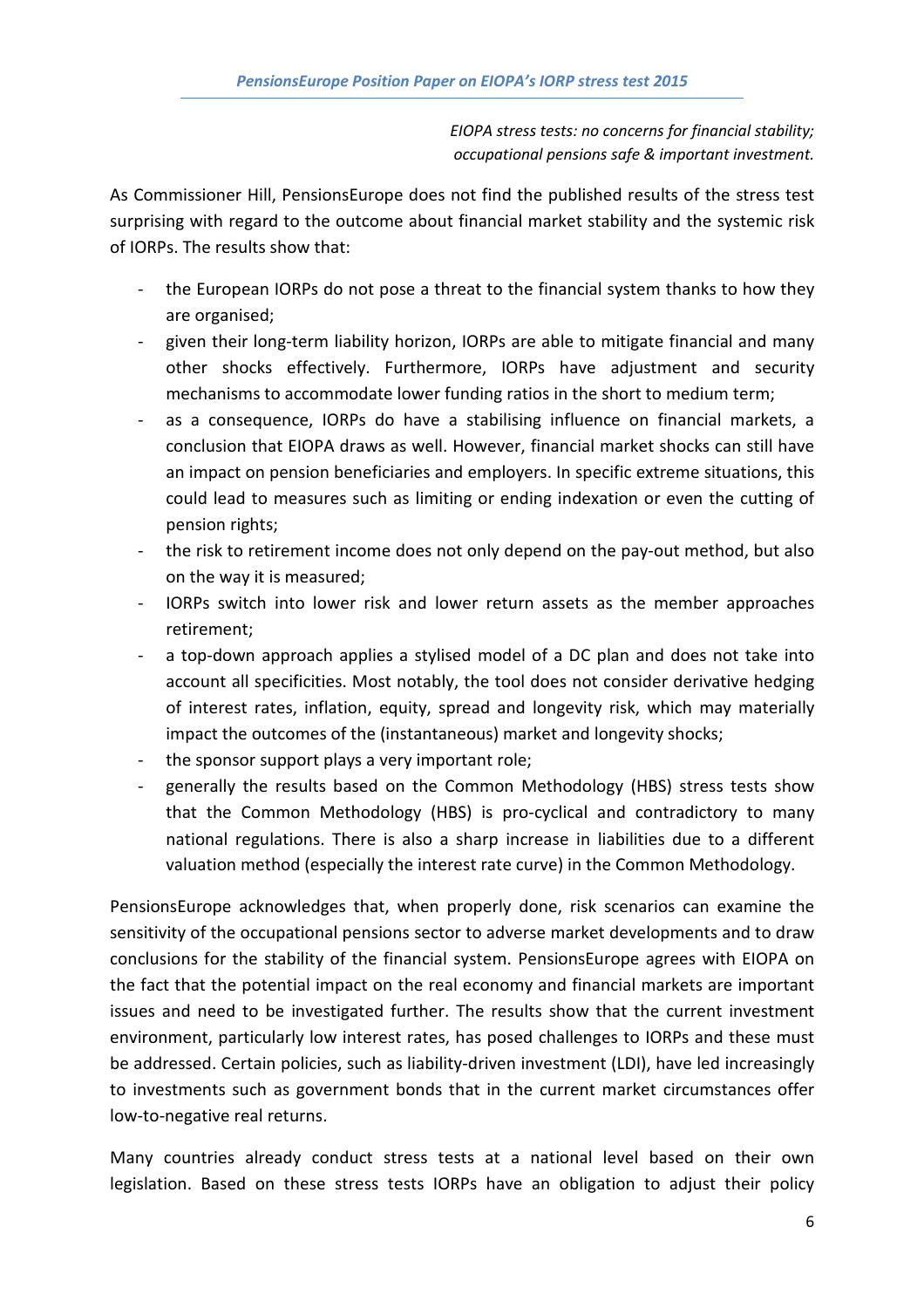accordingly. Supervisors have to intervene when deemed necessary. The specifications and methodologies of national stress tests differ significantly from the 'Common Methodology' (HBS) used in EIOPA's stress test. The EIOPA stress test is more about testing the resilience of the sector (per country), rather than individual funds, and stability of the financial system as a whole and it is doubtful whether the outcome of the European stress test will have any use in the day-to-day supervisory practice. These outcomes could on the contrary lead to different and contradictory steering signals for IORPs and for their stakeholders and as a consequence, can also cause misunderstanding amongst the stakeholders and general public.

## 4. DB/hybrid stress test outcomes are difficult to interpret

PensionsEurope finds that the DB/hybrid stress test results are difficult to interpret. In addition to the difficulties in explaining the differences between the results based on the Common Methodology (HBS) and the different national supervisory frameworks, the very nature of the European IORPs is also diverse. EIOPA is right in stating that it is difficult to compare the different countries' IORPs. National financial supervisory frameworks stipulate different discount rates. In a few countries, such as the Netherlands, both assets and liabilities are mark-to-market (fair value), whereas in many other countries only the assets are mark-to-market.

Another difference lies in the investment portfolio according to the national or IORP specific risk appetite. For instance, Dutch IORPs often invest more in shares and real estate than many others do. We would like to stress that these types of investments are necessary for an effective diversification of the assets and thus achieving good investment returns and their good member outcomes, which is the primary purpose and fiduciary duty of IORPs. In addition these investments are needed in order to achieve the aim of the CMU.

PensionsEurope also finds that in addition to the fact that the Common Methodology (HBS) approach has many shortcomings, these results are difficult and complex to communicate and to be understood by the IORP's members, beneficiaries and other stakeholders. An example of this is that an adverse market scenario could lead to a substantial decrease in the funding ratio of an IORP based on the "National Balance Sheet". At the same time, it is possible that this IORP will present a surplus based on the "Common Methodology" (HBS) as a result of an increase in the values of its benefit control mechanisms, such as benefit cuts. After a shock, the funding ratio could appear to have improved, because future benefit cuts have already been taken into account. Such results present a severe communication challenge. Members might not understand a message along the lines "the good news is that the funding position has improved because we are cutting back the retirement income you are going to receive". This could be amplified because these values (which are discounted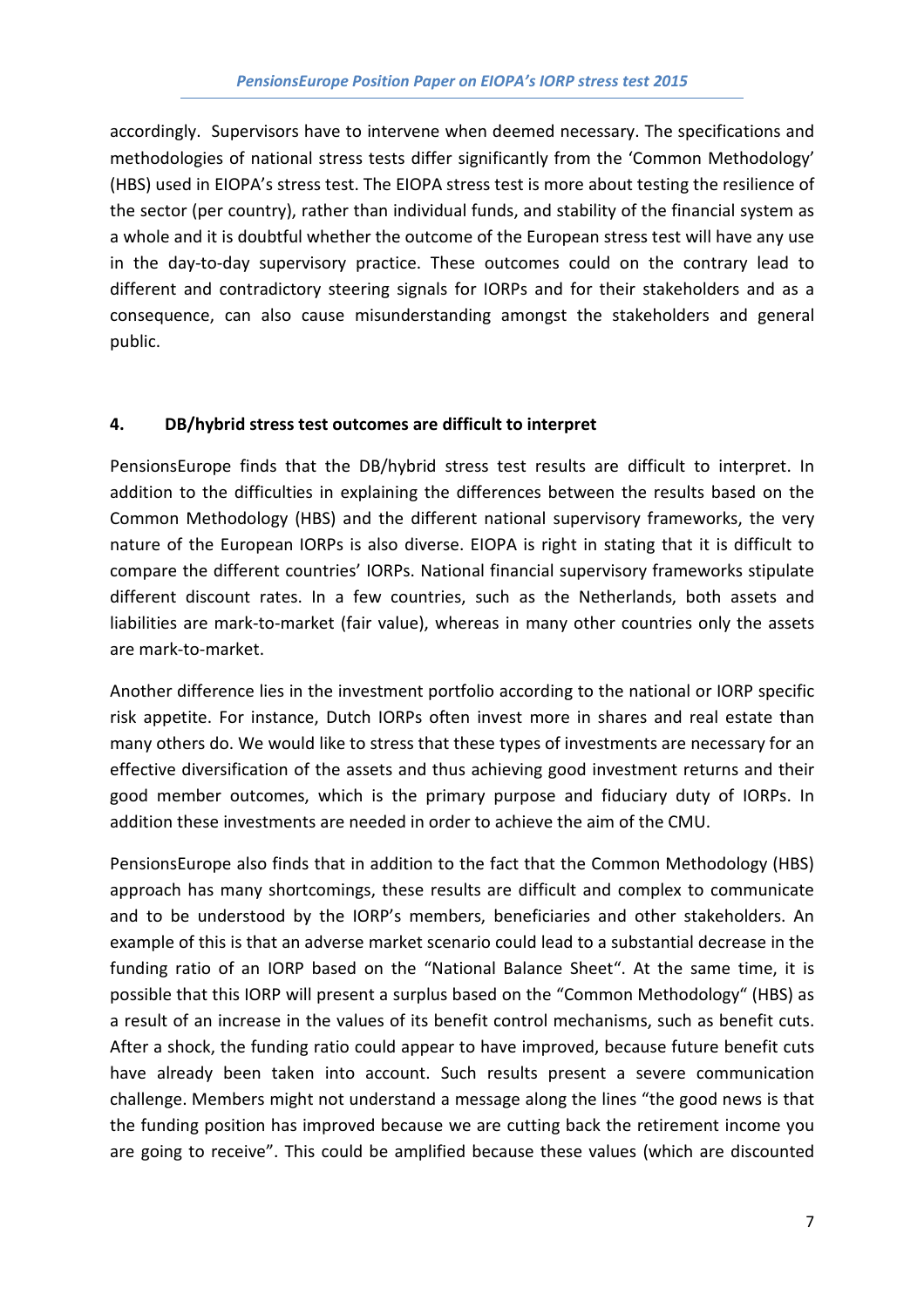present values (possibly) based on complex (option) valuation techniques), may (incorrectly) be interpreted as expected values or likely to happen.<sup>5</sup>

# 5. How to improve Common Methodology DB/hybrid stress test

There are several shortcomings in the use of the HBS, now called "Common Methodology".<sup>6</sup> Therefore, PensionsEurope has concerns with regards to the use of this model for the stress test. Calculating the HBS including all conditional and mixed benefits as well as all security instruments requires that all extra possible future funding - like extra sponsor support and instruments such as benefits cuts - is included. If the HBS does not balance, no further recovery plan is possible, since all security instruments are already included in the HBS. The only conclusion one could draw is that the funding policy is insufficient to pay out the benefits as promised, thus the pension agreement appears to be unsustainable.

In addition to these fundamental problems, the HBS also implies severe practical problems. Indeed, the EIOPA's QIS study in 2012 showed that in practice IORPs faced great difficulties in providing accurate numbers reflecting the technical specifications provided by EIOPA, if available at all. This is due to the unavailability of necessary data and the complexity of the methods used. These data might be e.g. market prices for long time horizons, standard deviations and correlations and missing market data like the prices for wage inflation, data from the balance sheet, the P&L statement or the cash flow statement from sponsoring companies etc. The latter makes the HBS very sensitive for model and parameter assumptions. It can result in the valuation of HBS changing by tens of percentage points depending on the assumptions used.

PensionsEurope would be ready to elaborating some principles to be used in a possible Common Methodology i.e. the HBS approach after the publication of EIOPA's QA report and opinion on the future solvency framework for IORPs in 2016. We are also willing to explain our concerns before EIOPA publishes the QA report in order to help EIOPA to avoid taking a wrong path. PensionsEurope invites EIOPA to think instead about encouraging alternative risk management tools. In PensionsEurope's response<sup>7</sup> to the Consultation Paper on 13 January 2015, it was already stated that other supervisory instruments could be used instead of the HBS: "Other instruments can for example consist of some sort of solvency projection (continuity analysis), ALM calculations …". These might serve the similar goals as EIOPA asserts for the "Common Methodology", but have the advantages of:

i. lower complexity

l

<sup>&</sup>lt;sup>5</sup> See IPE December article by Agnes Joseph, Niels Kortleve, Wilfried Mulder, Sibylle Reichert, Peter Vlaar and Siert Vos: <u>"A</u> [Dutch view on stress tests"](http://www.ipe.com/pensions/pensions/briefing/eiopa-a-dutch-view-on-stress-tests/10011307.article)

<sup>&</sup>lt;sup>6</sup> See <u>PensionsEurope position paper on EIOPA consultation paper on further work on solvency of IORPs</u>

<sup>7</sup> [http://www.pensionseurope.eu/system/files/PensionsEurope%20final%20response%20EIOPA%20consultation%20solvenc](http://www.pensionseurope.eu/system/files/PensionsEurope final response EIOPA consultation solvency for IORPs - 13-01-2015.pdf) y%20for%20IORPs%20-%2013-01-2015.pdf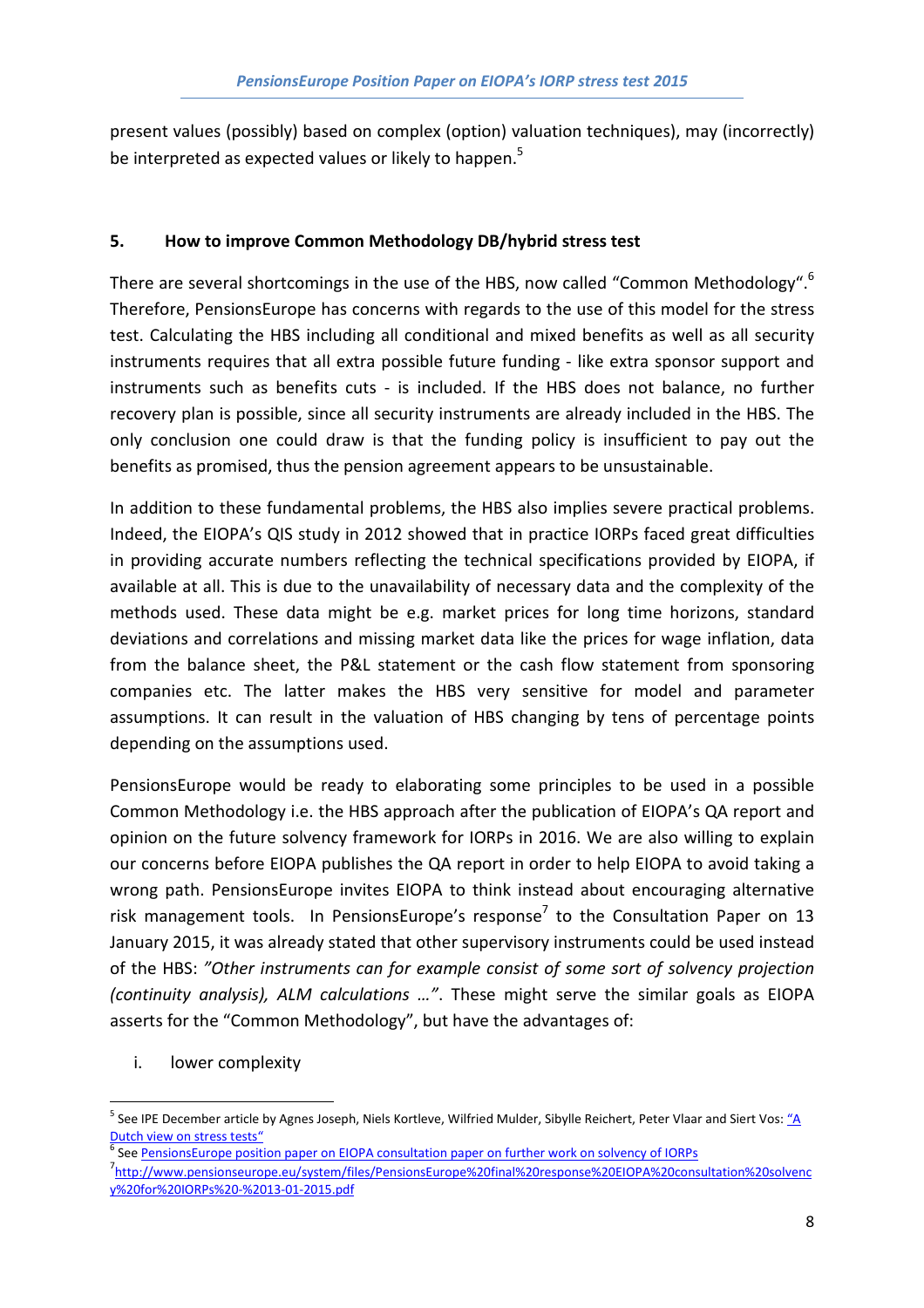- ii. lower costs, and
- iii. less model uncertainty.

Moreover, they are much more feasible for many smaller and medium sized IORPs in the EU. Enforced mark-to-market valuation could create, in many countries, inappropriate steering responses from IORPs. They would deviate from national supervisory regimes and lead to short-term and pro-cyclical investment behaviour, which would be detrimental for the investment returns and introduce new systemic risks to the EU financial markets.

An ALM analysis, already done on a regular basis by IORPs in some countries anyway, includes future projections and provides information about the potential impact on the (future) pensionable income and contributions of members and beneficiaries. It allows for an analysis of what happens after a shock in both high return and low return scenarios. Moreover, it provides metrics (such as expected impact and impact in a 'bad weather' scenario over multiple time horizons) that give insight into the consequences of a shock, whereas EIOPA's stress test only looks at the impact of the shock itself on the IORP. Such an ALM analysis would have to take all the country specific aspects and rules for IORPs fully into account in any case. Therefore, developing a harmonised framework for such an exercise seems impossible. Rather, EIOPA should propose principles-based guidelines only, which can then be considered and adopted where appropriate by national competent authorities of the relevant countries.

# 6. DC stress test and possibilities to improve it

Contrary to the stress test for the DB/hybrid IORPs, the stress test approach for DC IORPs focuses on the scheme members' expected pension benefit via the replacement rates at the retirement age and not on the IORP's solvency position via a Common Methodology i.e. HBS or NBS. It therefore gives insight into the risks to members' and beneficiaries' pensionable income and contributions. At the same time, we think that the DC stress test could be improved to take better account of more modern DC plans that utilise, for example, lifecycling techniques to manage investment risk.

The calculated replacement ratios should not be judged in terms of absolute levels of the pensionable income, but only on the relative changes caused by the stress shocks. The outcomes in terms of replacement rates heavily depend on model parameters, namely salary level, career path, contributions made and transferred-in pension wealth for the older scheme members. Also against this background, we recommend to EIOPA not to focus on the level of the replacement rates per se, but on the changes in pension benefits and replacement rates due to stress scenarios.

In some countries where DC pension schemes are relatively new, simulations have raised concerns regarding the estimate of the replacement rate for DC schemes. While for the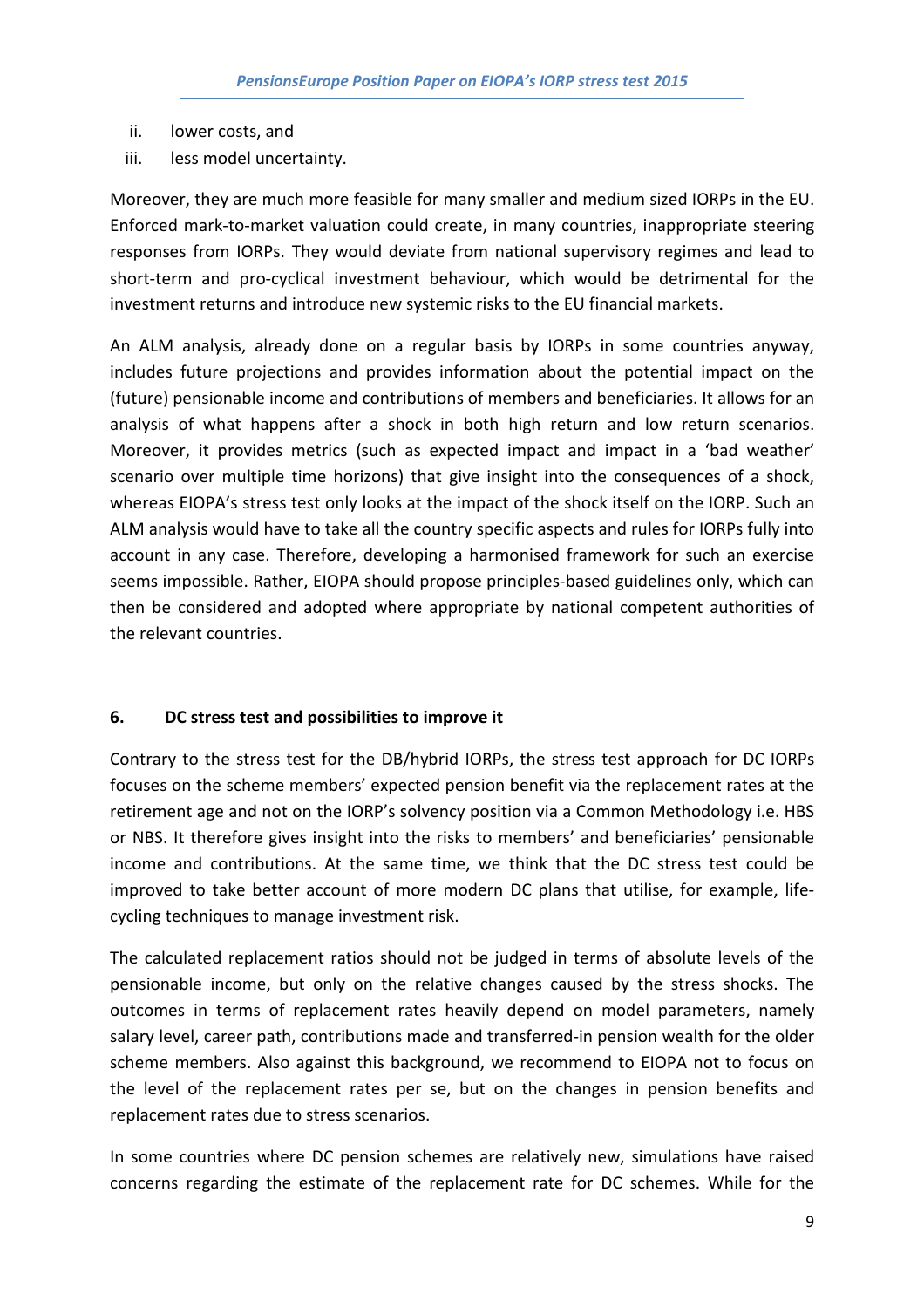youngest generation (represented by members who have 35 years until retirement) the simulation runs a sufficient number of years in the scheme, for the older generations (respectively 20 and 5 years to retirement) the results of the simulation are affected by the relatively late implementation of DC pension schemes. The impact on the results is substantial for the third representative plan member with 5 years to retirement.

Consequently, the results of the simulation seem to reveal that in some countries the estimated replacement rate for the older members is lower than in other EU Countries, but this result is largely affected by the relative new implementation of the DC pension systems. This is demonstrated by the fact that for the youngest representative plan member the results of the simulation in terms of replacement rate are largely satisfying.

# 7. Comparability of DB/hybrid and DC stress tests and way forward

PensionsEurope finds that the outcomes of the DB/hybrid and the DC stress tests cannot be compared. In the DB/hybrid stress test, the consequences of stress scenarios are shown in the form of their impact on the balance sheet (either NBS or Common Methodology i.e. HBS) in the form of the discounted, present value. On the contrary, the DC stress test looks at the consequences of shocks on the pensionable income using projections. So the first difference is that the DB/hybrid stress test looks at the balance sheets of a pension fund, whereas the DC stress test looks at the future pensionable income. The second difference is using discounted values in the DB/hybrid stress test versus projected values, whereby the discounted value excludes risk premiums and the projected value does include them. Excluding the risk premiums will make the impact on DC schemes look less severe than on DB/hybrid schemes.

In our view, a stress test on DB/hybrid IORPs could be useful if it assesses the impact of market and longevity stress on the contributions of members and the pensionable income of beneficiaries. As such it provides information on the more macroeconomic consequences of financial shocks through IORPs. The stress test for DC IORPs is better suited in this respect.

PensionsEurope agrees with EIOPA, firstly, that risk management is essential for the IORPs, and secondly, that the impacts on the real economy and financial markets are important issues and need to be investigated further. The results show that the current investment environment, particularly low interest rates, has posed challenges to IORPs and these must be addressed. However, PensionsEurope has serious doubts about the value and purpose of a Holistic Balance Sheet model or any other similar common European methodologies used by EIOPA. The results based on existing prudential frameworks in each country are in many ways different from those based on the European methodology and PensionsEurope is not convinced that a European framework as envisaged by EIOPA is suitable or useful.